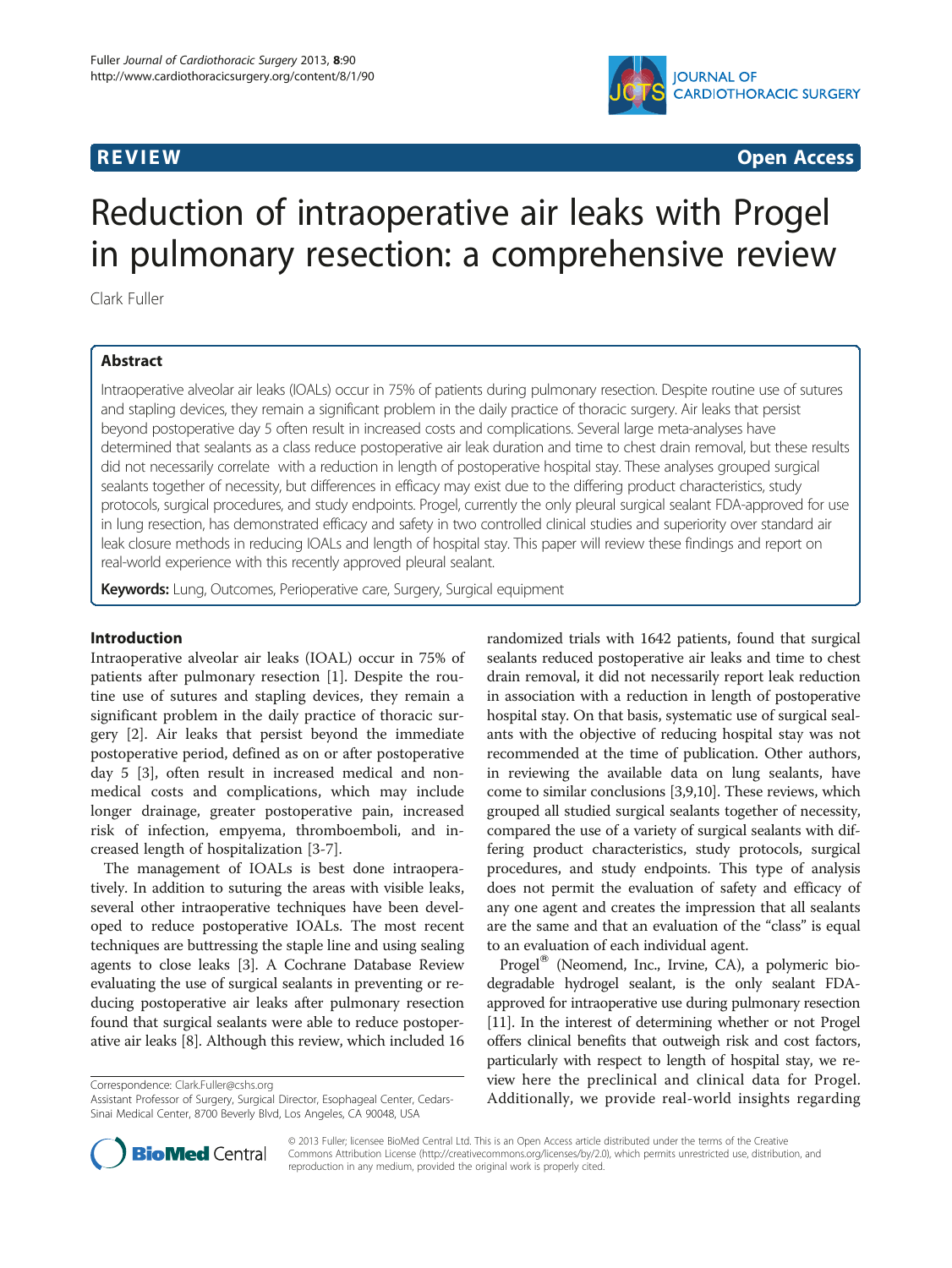the use of this sealant and discuss novel applications and potential areas for future development.

## Review

A number of different materials have been used to develop surgical sealants [\[12](#page-6-0)]. These include fibrin glues, cyanoacrylate, GRF (gelatin-resorcinol cross-linked with formaldehyde), GRFG (GRF with glutaraldehyde), collagen, gelatin-based tissue adhesives, and polyurethanebased adhesives [\[12\]](#page-6-0). While each of these materials has some favorable sealant properties, they have been shown to have various disadvantages, including poor handling characteristics, need for special and cumbersome activation procedures, slow degradation, poor tissue adhesion, inflexibility, acute cytotoxicity, and chronic host-tissue responses induced by the degradation products [\[13,14](#page-6-0)].

Progel does not require light for activation and was developed specifically for intraoperatively sealing alveolar air leaks resulting from surgical lung resection. It is produced by combining a polyethyleneglycol-based cross-linker, functionalized with succinate groups ( $[PEG-(SS)_2]$ ), with human serum albumin-USP just prior to usage. The cross-linker ( $PEG-SS_2$ ) and the albumin are sterilized and stored in separate cartridges within a single syringe applicator (Figure 1) to provide homogeneous mixing of the two liquid components and delivery onto the surface of the lung [\[12\]](#page-6-0).

In basic aqueous conditions, the lysine amine groups of the albumin react rapidly with the N-Hydroxysuccinimide (NHS) active esters at each end of the  $PEG-(SS)_2$  crosslink molecules. The reaction results in the formation of an amide bond between albumin and the cross-linker with the amine displacing N-Hydroxysuccinimide. The byproduct of hydrogel formation is N-Hydroxysuccinimide, as shown in Figure [2](#page-2-0). Succinate ester linkages remain in the formed hydrogel and serve as sites favorable for subsequent hydrolytic degradation of the gel [\[12\]](#page-6-0). Once mixed, the sealant polymerizes to form a cross-linked, clear, flexible hydrogel matrix that adheres to the lung tissue.



When the sealant contacts lung tissue, it conforms to the tissue by adhering to the microstructure of the lungs. The sealant stays in place and allows for the expansion and relaxation of the lung tissue until it biodegrades and is completely reabsorbed from the lung surface by 1 month after surgery [\[12](#page-6-0)-[15](#page-6-0)].

#### Preclinical studies

In a preclinical investigation, Kobayashi and colleagues compared the sealant properties of Progel and a fibrin glue (FG; Beriplast; Hoechest Marion Roussel Limited, Tokyo, Japan) in a rat lung incision surgical model [\[12](#page-6-0)]. Identical incisions (6 mm in length and 2 mm in depth) were made in the lobes of the lungs of rats in both the Progel and the FG groups. A 0.2–0.3-ml spray of each material was applied to the incision sites, according to the manufacturer instructions and the lungs were observed under 17–20 mmHg pressure while warm sterile saline was poured over the test site to determine the efficacy of each sealant in stopping air leaks. Burst pressures were measured at time 0 and at 3 days and 7 days postoperatively. The average burst pressures at time 0 for the FG and Progel groups were  $30.8 \pm 15.2$  and  $77.5 \pm 10^{-10}$ 19.1 mmHg, respectively. At Day 3, the average burst pressure of Progel  $(76.3 \pm 15.8 \text{ mmHg})$  was still significantly higher  $(p < 0.05)$  than that of FG  $(60.0 \pm$ 21.9 mmHg). At Day 7, no statistical difference was observed between the FG group  $(71.2 \pm 18.6 \text{ mmHg})$  and the Progel group  $(88.8 \pm 11.7 \text{ mmHg})$ . In this study, Progel was found to have effective sealing properties after a single application in preventing air leakage in pulmonary surgery and was significantly superior to FG in the rat model [\[12\]](#page-6-0). In addition, histological examination of the lung tissue showed that in the Progel-treated animals, a homogeneous thin film was observed on the surface of the lung and that the adhesion was strong enough to withstand the lung inflation. At 3 days postsurgery, Progel seals were still intact and adhered well to the lung surface. No cell infiltration of the lung tissue was observed and the tissue response at the adhered surface was very mild and localized. At 7 days post-surgery, Progel could not be seen on the lung surface and infiltrates of various kinds of cells were observed at the site of original application. Macrophages and giant cells were observed at the site, and capillary invasion was also observed. At 14 days post-surgery at the incision site, there was no evidence of any adverse tissue reaction and a thin homogeneous film of Progel was observed on the surface of the lung with uniformly strong adhesion [\[12](#page-6-0)].

#### Clinical studies

The clinical safety and efficacy of Progel in sealing intraoperative alveolar air leaks during pulmonary resection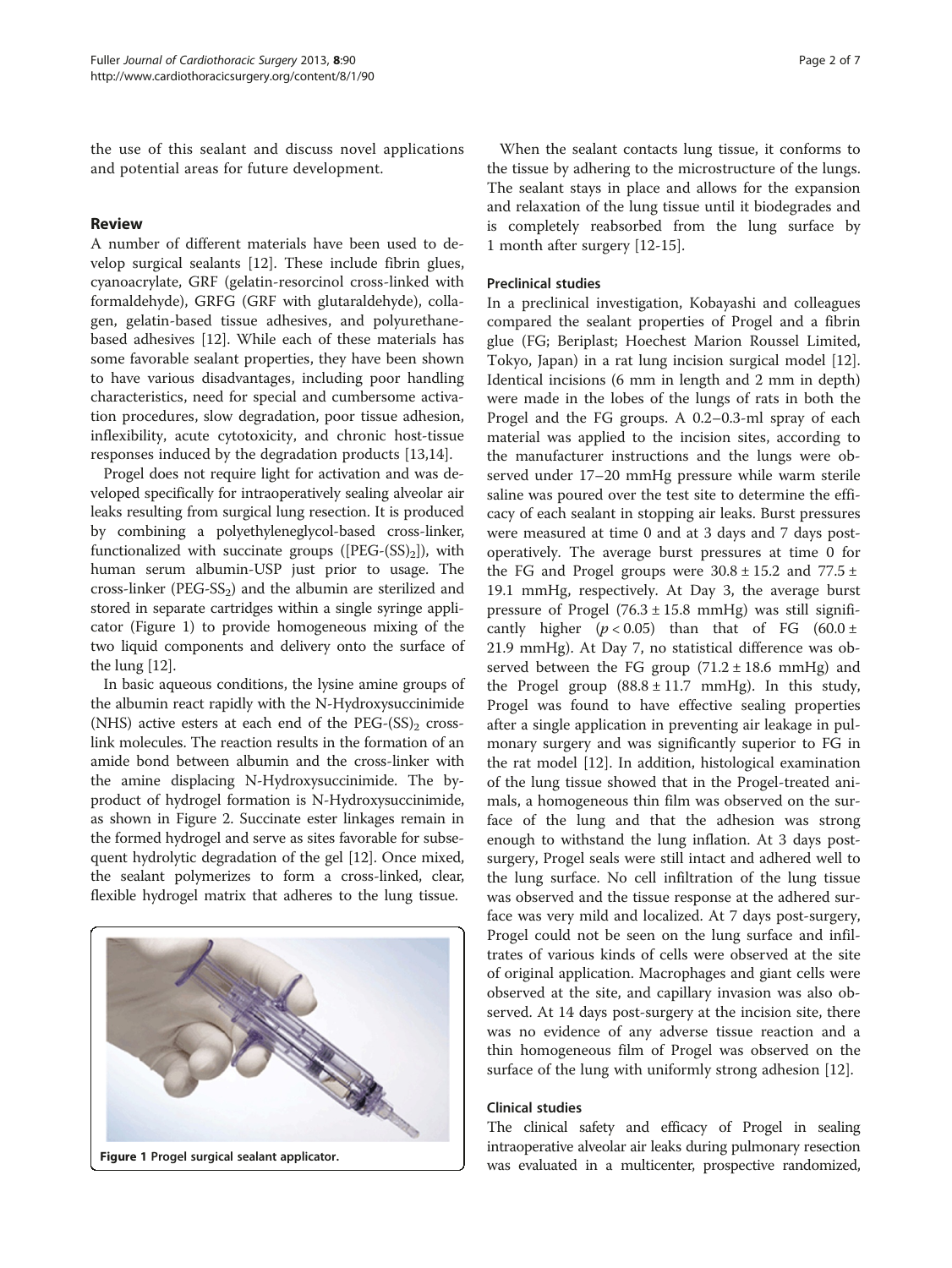<span id="page-2-0"></span>

controlled, clinical trial [[16](#page-6-0)]. In this pivotal trial, the investigators demonstrated that Progel significantly reduced the number of patients who had a postoperative air leak and reduced the period of postoperative hospitalization following pulmonary resection.

Patients 18 years or older, who were scheduled for an open lung resection (lobectomy, bilobectomy, segmentectomy, wedge resection, or decortication), were evaluated for entry into the study. Patients had to have at least one significant intraoperative air leak (bubble size 2.0 mm in diameter) at

the completion of the pulmonary resection for study inclusion.

The primary clinical efficacy endpoint was the proportion of patients who were air leak free following surgery through the 1-month follow-up period or duration of hospitalization, whichever was longer. The presence of air leaks during hospitalization was monitored by daily observation of the water seal chamber. Secondary efficacy endpoints included: the proportion of intra-operative air leaks in each group that were sealed or reduced; the proportion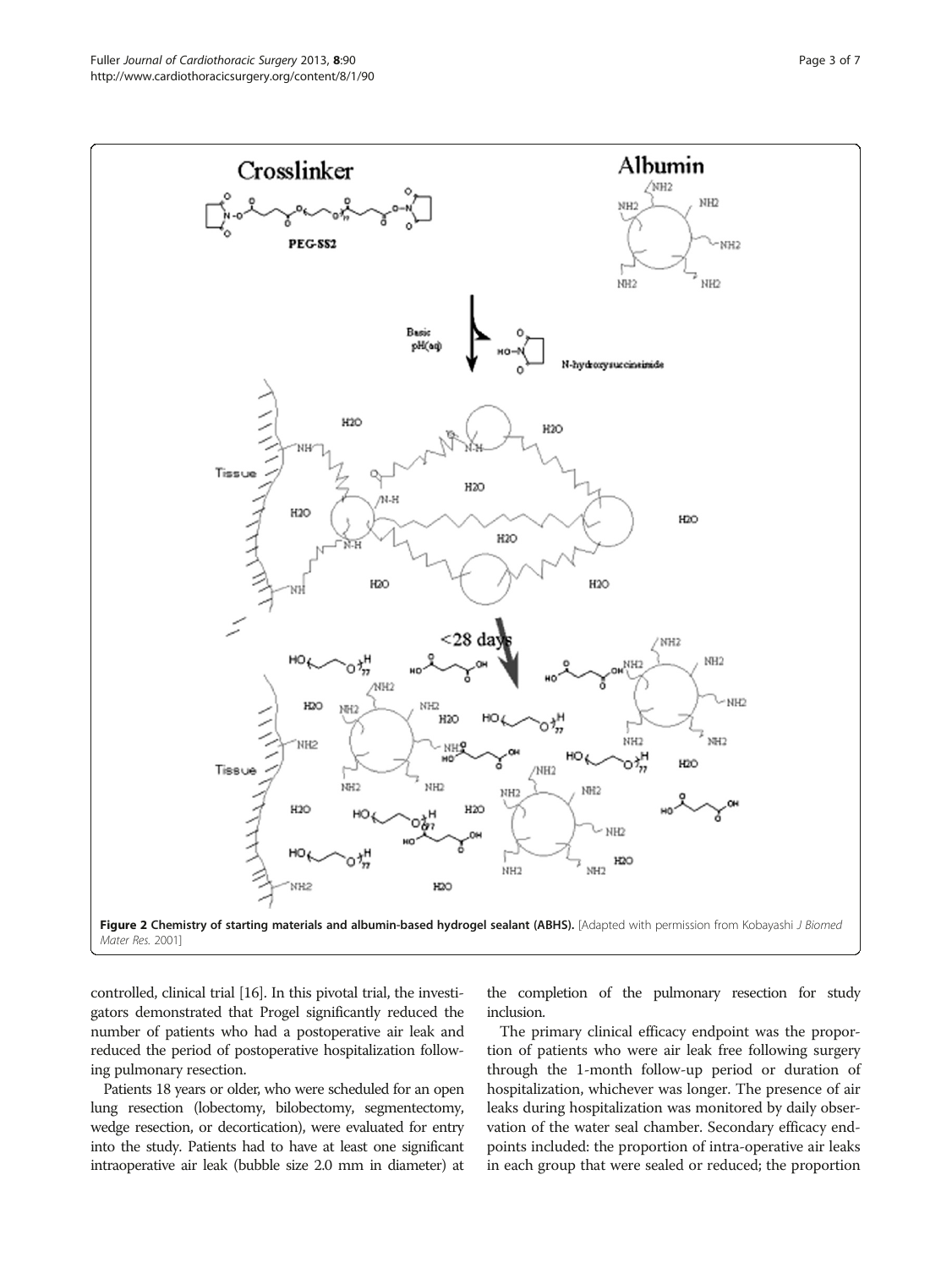of patients that were free of air leaks immediately following surgery in the recovery room; the duration of postoperative air leak; chest tube duration; and the length of hospital stay. The incidence of adverse events related to the sealant that were reported during hospitalization and through the 1-month follow-up was the primary safety endpoint. In addition, changes in cellular and humoral immune response were monitored in both groups.

One hundred and forty-eight patients with significant intraoperative air leaks completed the trial. This included 95 patients treated with Progel after resections in which standard closure methods failed to result in air leak closure (sealant group) and 53 patients who received only standard air leak closure interventions (sutures and staples; control group).

In the Progel group, 77% of air leaks were stopped after intraoperative application, while in the control group only 16% were stopped  $(p < 0.001)$ . Throughout the study period, a higher percentage of patients were air leak free in the sealant group when compared to the control group (Figure 3). The proportion of patients who were air leak free in the recovery room was significantly higher in the sealant group (55.4%) compared with the control group (32.8%); ( $p = 0.002$ ). Thirty-five percent (36/103) of patients remained air leak free following surgery through the 1-month follow-up in the sealant group compared with 14% (8/58) in the control group ( $p = 0.005$ ). The benefits of Progel were seen irrespective of the number of intraoperative air leaks. If only one air leak was present, the success rate was 48% in the sealant group compared with only 20% in the control group. Additionally, if  $\geq$  3 leaks were observed, the success rate was 17% for the sealant group and 0% for the control group.

Progel, whether used adjunctively with sutures or staples or without, reduced or sealed an air leak 91% of the time compared with only 37% of the time in the control group ( $p < 0.001$ ). A difference in the ability to seal air leaks was associated with the size of the air leak. Eightyfour percent of air leaks ≤5.0 mm were sealed with



Progel compared with 17% in the control group. Fiftyeight percent of air leaks >5.0 mm were stopped by Progel compared with only 14% in the control group. The mean and median duration of postoperative air leaks was comparable in both groups, as was the median duration of chest tube drainage.

Importantly, the median length of hospital stay (LOS) was significantly shorter for patients in the sealant group. The median LOS for the Progel group was 6 days, while for the control group it was 7 days ( $p = 0.028$ ).

The frequency of adverse events was similar in the sealant and control groups. Progel was not associated with any side effects and was non-immunogenic. The investigators reported that Progel is less complicated to use than other currently available sealants and it took a median of 6 minutes per patient to significantly reduce or eliminate air leaks.

The study design did not include patients without significant intraoperative air leaks and Progel was not used prophylactically and only applied to areas that were leaking air. Therefore, the rate of 35% for completely eliminating postoperative air leaks only includes patients who had significant  $(\geq 2.0 \text{ mm})$  intraoperative air leaks.

One possible flaw in the study design, and one which might explain the incongruity between the observed reduction in LOS and the non-significant difference in chest tube drainage, was that chest tube duration was measured in days rather than in hours. While speculative, it is possible that a difference in chest tube removal could have been found if the actual time of chest tube removal had been measured by a more sensitive hourly assessment.

In a single-center, retrospective chart review of prospectively collected data in 121 consecutive patients who underwent lung surgery with and without Progel, preoperative, operative, and 3-month postoperative data were evaluated [[17\]](#page-6-0). The study included adult patients who underwent lung resection including lobectomy, segmentectomy, wedge resection, and decortications between May 2009 and August 2010. Patients treated without Progel were selected before May 2010, the time when Progel became available at the study site. Patients without intraoperative air leaks were excluded from the study.

When intraoperative air leaks were observed, standard surgical measures were applied, followed by Progel application. Progel was applied to sutures or staple lines in a discrete focal line initially and, after approximately one minute, reapplied in a mist to incorporate the surrounding 2-3 inches of tissue. In decortications, the method used was mist coverage over the entire decorticated surface.

All patients were followed for a minimum of 3 months following surgery and were assessed for the presence of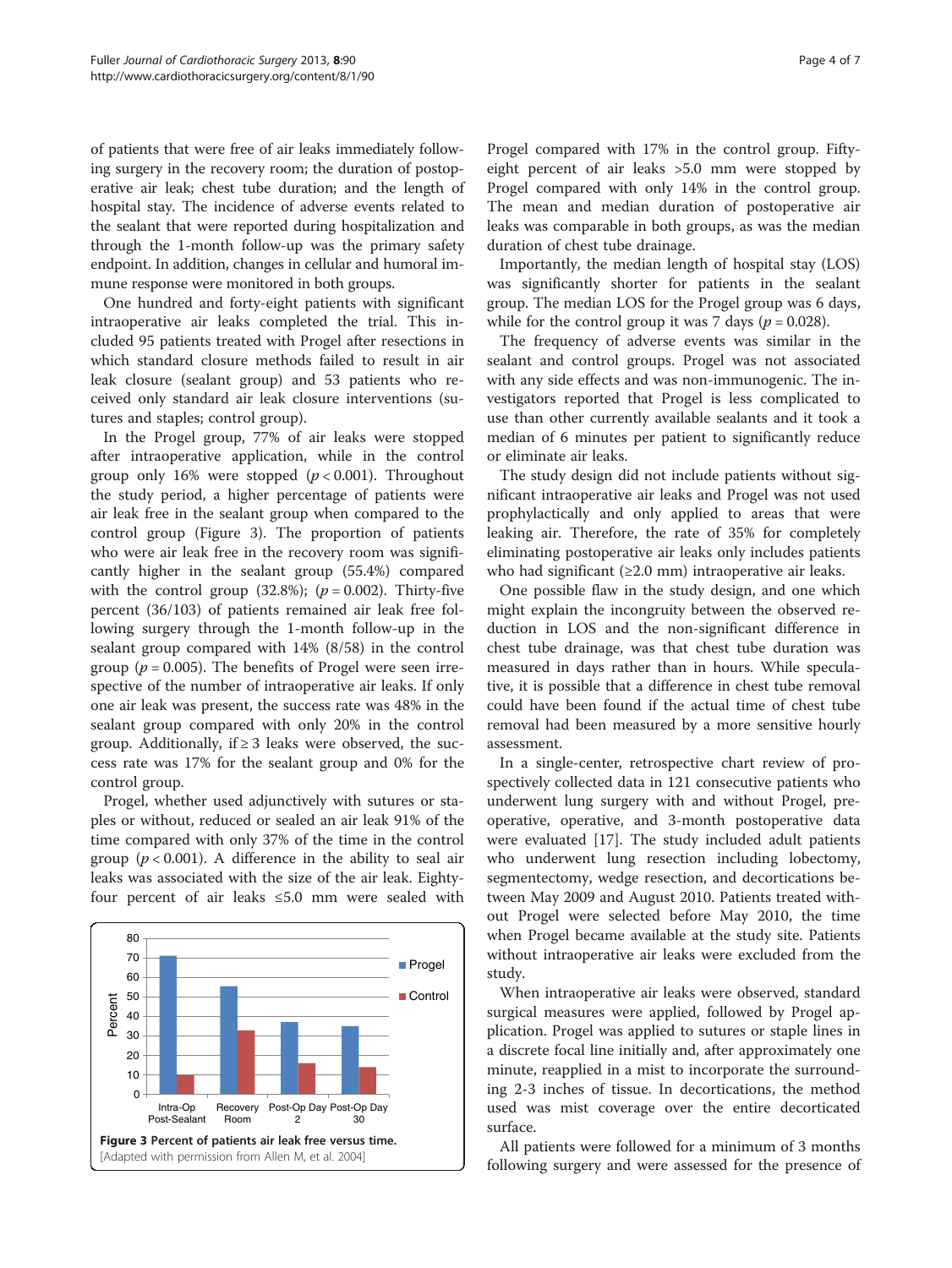postoperative air leaks, chest tube duration, and the length of hospital stay. Intraoperative and postoperative complications were reviewed and analyzed.

Seventy patients with lung procedures were included in the study (36 in the Progel group and 34 in the control group). Surgical procedures performed included 24 single wedge resections, 26 decortications, 9 lobectomies, 7 segmentectomies/bisegmentectomies and 4 other procedures. Segmentectomies and bisegmentectomies were more often performed in the Progel group. A chest tube was inserted in all patients in both groups to manage air leaks and drainage.

Postoperative air leaks in the Progel group were significantly reduced. Only 11% (4/36) of the Progel group had postoperative air leaks compared to 58.8% (20/34) in the control group  $(p \le 0.0001)$  (Figure 4).

The duration of chest tube drainage was significantly reduced in the Progel group (Figure 5). The mean and median were  $1.19 \pm 0.52$  and 1.0 days, respectively, in the Progel group versus  $3.21 \pm 2.14$  and  $2.5$  days, respectively, in the control group ( $p < 0.0001$ ), resulting in a difference of 2 days.

In this study, as was observed in the pivotal clinical trial, LOS was significantly reduced in the Progel group compared with the control group (Figure 6). The mean and median were  $1.67 \pm 0.83$  and 1.5 days, respectively, in the Progel group and  $4.24 \pm 2.13$  and 3.0 days, respectively, in the control group ( $p = 0.047$ )

There was no statistically significant difference in complications between both groups. The results of this retrospective review show a significant reduction in intraoperative air leaks, postoperative air leaks, chest tube duration, and LOS with Progel used in addition to standard leak closure techniques in lung surgery when compared with standard management alone. In addition, these results confirm and extend those of Allen et al,





further demonstrating a reduction in the duration of chest tube drainage.

In the most comprehensive review to date of the randomized clinical trials of surgical sealants in use for the intraoperative management of alveolar air leaks, Merritt and colleagues analyzed 16 studies [\[3\]](#page-6-0). A total of 1556 subjects undergoing lung resections were included in these studies. The surgical sealants studied included fibrin glues, an autologous fibrin sealant (Vivostat<sup>®</sup>), a human fibrinogen/thrombin coated collagen patch (TachoComb®), a photoactivated synthetic sealant (Advaseal®), bovine serum albumin/glutaraldehyde (Bioglue®), a polymeric

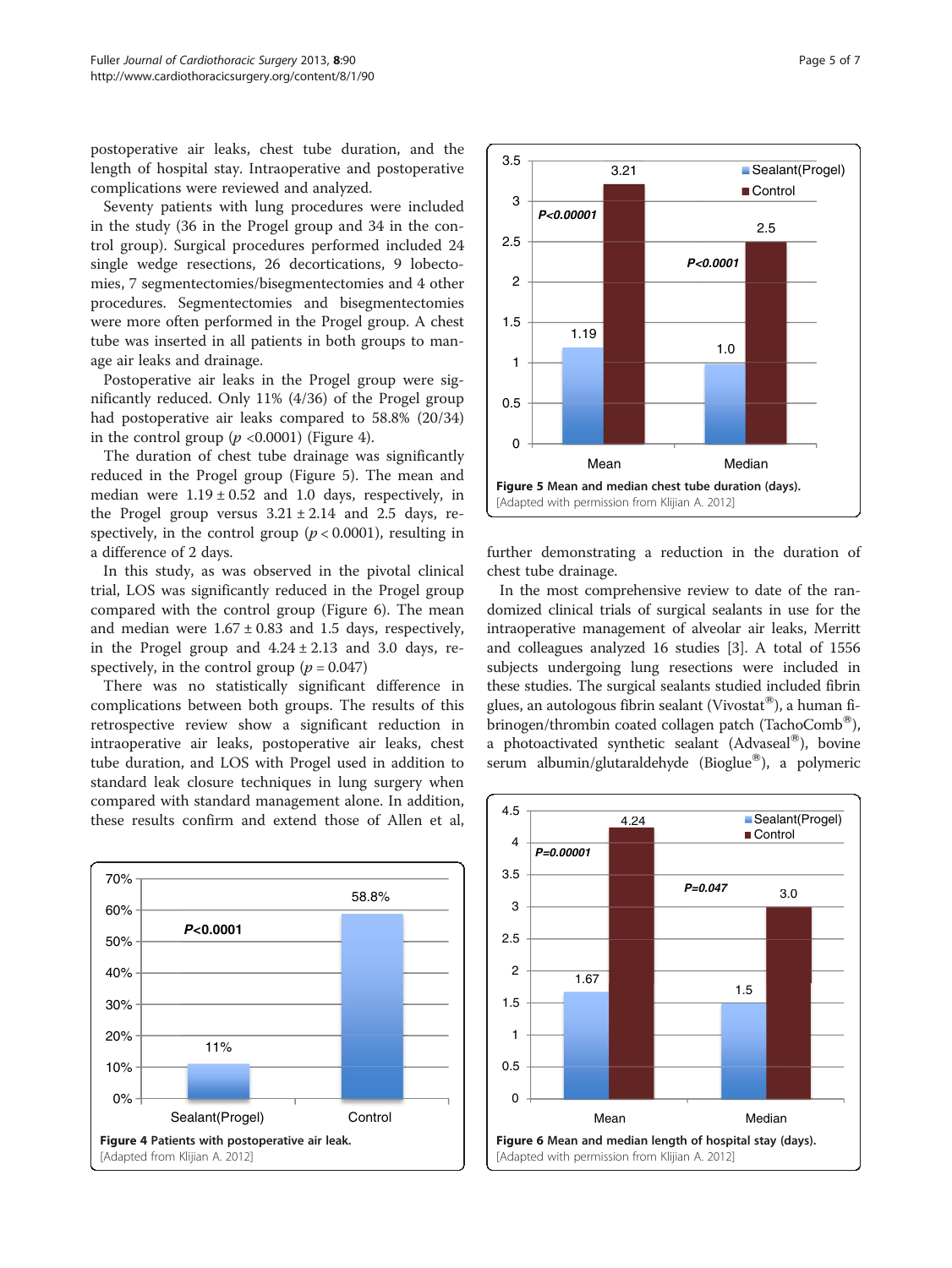hydrogel sealant ( $\text{Coseal}^{\circledR}$ ), and Progel, a novel flexible, biodegradable polymeric hydrogel sealant. However, given the high degree of variability in study methodology, definitions of alveolar air leaks, and study endpoints, it was not possible to generalize about the efficacy of the sealants investigated. As a result, the reviewers, citing "inconclusive results" and increased costs, recommended against "indiscriminant" and nonselective use of sealants.

Other reviewers have come to a similar conclusion [[1,8,9\]](#page-6-0). In the absence of standardized clinical trials and head-to-head studies, we are left with the need for surgeons to judge the value of each individual sealant separately on the basis of the data available to them. That judgment, from a practical clinical standpoint, should be based upon the incidence and duration of postoperative air leaks, the incidence of prolonged air leaks, the duration of chest tube drainage as a result of air leaks, possible adverse reactions, and the length of hospital stay. In addition, product- or device-specific characteristics such as ease of use, flexibility and adherence characteristics, burst strength, time required for application and sealing, toxicities and adverse events, and time to bioresorption should be considered.

From a systems perspective, the cost of use is often an important variable (i.e., cost per application, number of applications required, storage requirements, and burden of cost for "potentially preventable complications"). From the perspective of the patient and their caregivers, the effect on quality of life is a consideration (length of hospital stay, duration of chest tube drainage, risk of infection or other adverse events, possible effect on initiation of adjuvant chemotherapy) [[18\]](#page-6-0). And, finally, the approval by the FDA for use in sealing air leaks during lung resections is an important indicator of safety and efficacy.

# Conclusions

In this evaluation of the published preclinical and clinical data on Progel, it has been demonstrated that Progel is an easy to apply, rapidly acting, highly adherent, flexible, tear-resistant, biodegradable, safe and effective surgical sealant. The results of the pivotal, randomized, controlled, multicenter clinical trial of Progel establishes its safety and efficacy in the management of intraoperative pulmonary air leaks [\[16\]](#page-6-0). Intraoperative air leaks were sealed in 77% of the Progel group compared with 16% in the control group ( $p < 0.001$ ) and the Progel group had significantly fewer patients with postoperative air leaks compared with the control group (65% vs 86%,  $p = 0.005$ ). The median LOS was 6 days for the Progel group compared with 7 days for the control group ( $p = 0.028$ ). There were no observed differences in mortality, morbidity, duration of chest tube drainage, or immune responses between groups.

It is well recognized that the occurrence of prolonged air leaks increases the length of hospital stay [[18\]](#page-6-0). In each of the two clinical studies of Progel, patients in the treatment group experienced a statistically significant reduction in length of hospital stay in comparison with the standard procedure control group [\[16,17](#page-6-0)]. In the multicenter, randomized study, Allen and colleagues found that Progel decreased the mean LOS by one day [\[16\]](#page-6-0) and in the single-center retrospective study Klijian reported a 2.73 day reduction in mean LOS [\[17\]](#page-6-0).

Varela and colleagues have reported that in a case series of 238 patients scheduled for pulmonary lobectomy (January 2001-December 2003) there were 23 patients (9.7%) with prolonged air leaks (PAL;  $\geq$ 5 days) resulting in an increased length of stay [[7](#page-6-0)]. The median LOS for all patients was 5 days. The median LOS for PAL cases was 10 days, compared with the non-PAL cases  $(p < 0.001)$ . The estimated hospital stay for the 21 patients included in the analysis was 62.11 days. The cost of a one day hospital stay for lobectomy patients was €623.49. At the exchange rate of 1.4, which was current in 2005, the cost was \$878.43 USD per day. When pharmacy costs were added in, the total cost per day for hospitalization was \$890.51. At a median of 5 days increased LOS, we calculate the excess cost per PAL patient was \$4452.55.

While such a study has not been reported for patients treated with Progel, we may assume that with a demonstrated median reduction in LOS of 1-2.73 days and a similar cost per day of postoperative hospitalization, the intraoperative use of Progel could result in a savings of \$890 to \$1610 in 2012 dollars. This represents a considerable monetary saving, and may also result in conservation of surgeon time, less in-hospital follow-up, potential reduction in patient risk of exposure to hospital-acquired infection, and a probable increase in the quality of life for patients and their caregivers.

Reviews of lung surgical sealants have indicated that their greatest value may reside in their intraoperative use in patients at highest risk of prolonged air leaks (i.e., patients with COPD, severe emphysema, those with  $FEV<sub>1</sub>$  less than 35% predicted, and those with large air leaks) [\[3,19](#page-6-0)].

In conclusion, Progel is currently the only FDA approved surgical sealant for use in lung resection. The safety and efficacy of Progel has been demonstrated in two controlled clinical studies. It has been shown to be superior to standard intaroperative air leak closure methods in reducing intraoperative air leaks, postoperative air leaks, and length of hospital stay. We believe that the data reviewed here argue in favor of the use of Progel in lung resection surgery, in which there are air leaks that are difficult to close using standard suture and staple methods. We also suggest that a study of Progel effectiveness in the reduction of prolonged air leaks in highrisk patients seems to be warranted at this point.